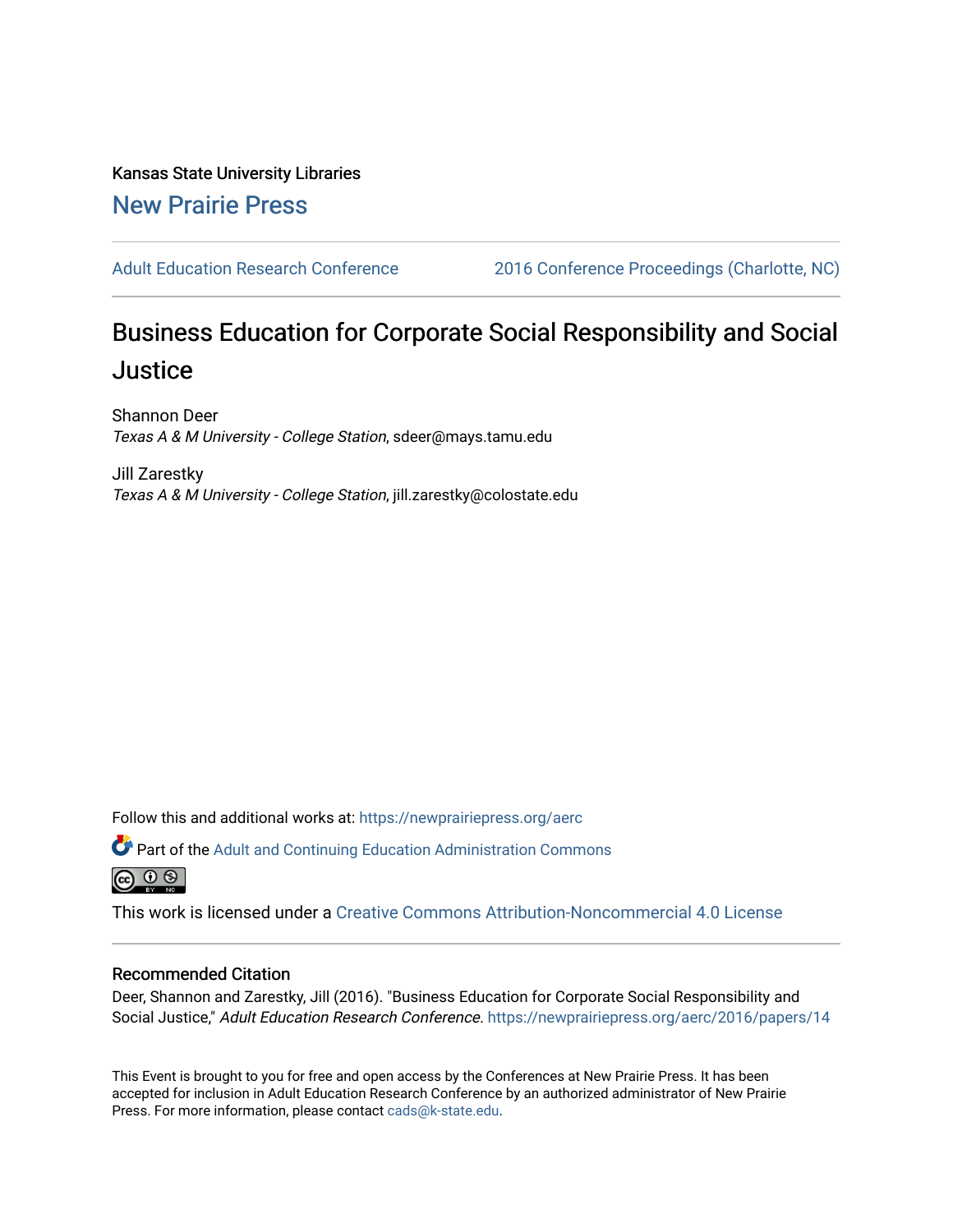## **Business Education for Corporate Social Responsibility and Social Justice**

# Shannon Deer Jill Zarestky Texas A&M University

**Abstract:** Business schools struggle to incorporate corporate social responsibility (CSR) into their curriculum. Using qualitative methods, this study explored the impact teaching CSR had on business students' beliefs, assumptions, and values.

**Keywords**: undergraduate sustainability education, corporate social responsibility, business sustainability, social justice pedagogy

The most common definitions of Corporate Social Responsibility (CSR) involve responsible business practices "in terms of broad societal goals that can encompass economic, legal, ethical, or philanthropic business aspects in excess of what any law or regulation may require" (Goering, 2014, p. 493). Other terms have been used to been used to express similar efforts for responsible business, such as sustainability. Sustainability incorporates business practice with long-term consciousness about impact on people, profit, and planet – known as the 3Ps, or the triple bottom line (Elkington, 1997; AACSB, 2016).

Corporate social responsibility (CSR) is a relatively new concept gaining attention in corporations and business schools (Christensen, Peirce, Hartman, Hoffman, Carrier, 2007; Toubiani, 2012). Despite increased consideration, CSR is not widely integrated in many business schools' curriculum (Christensen et al., 2007; Toubiani, 2012). As many business students have not been exposed to issues of social justice and CSR, adult education (AE) practices in business classes may influence students' views of social justice and CSR. The purpose of this study is to evaluate how business students' perspectives evolve after exposure to CSR education, specifically when students have developed sustainable solutions from business principles to address social issues in the context of a CSR-focused course.

A change in the Association to Advance Collegiate Schools of Business International (AACSB; 2016) eligibility requirements for accreditation makes this study even timelier. Schools are required to "demonstrate a commitment to address, engage, and respond to current and emerging corporate social responsibility issues (e.g., diversity, sustainable development, environmental sustainability, and globalization of economic activity across cultures) through its policies, procedures, curricula, research, and/or outreach activities" (p. 6). The AACSB's concerns about changes in the landscape of business and the public's expectations motivated the new requirements.

Society is increasingly demanding that companies become more accountable for their actions, exhibit a greater sense of social responsibility, and embrace more sustainable practices. These trends send a strong signal that what business needs today is much different from what it needed yesterday or will need tomorrow…business schools must respond to the business world's changing needs by providing relevant knowledge and skills to the communities they serve. (p. 3)

### **Theoretical Framework and Methodology**

The framework for the present study draws from experiential learning, in the context of the specific course and the business school in general. Kolb (1984) first developed an experiential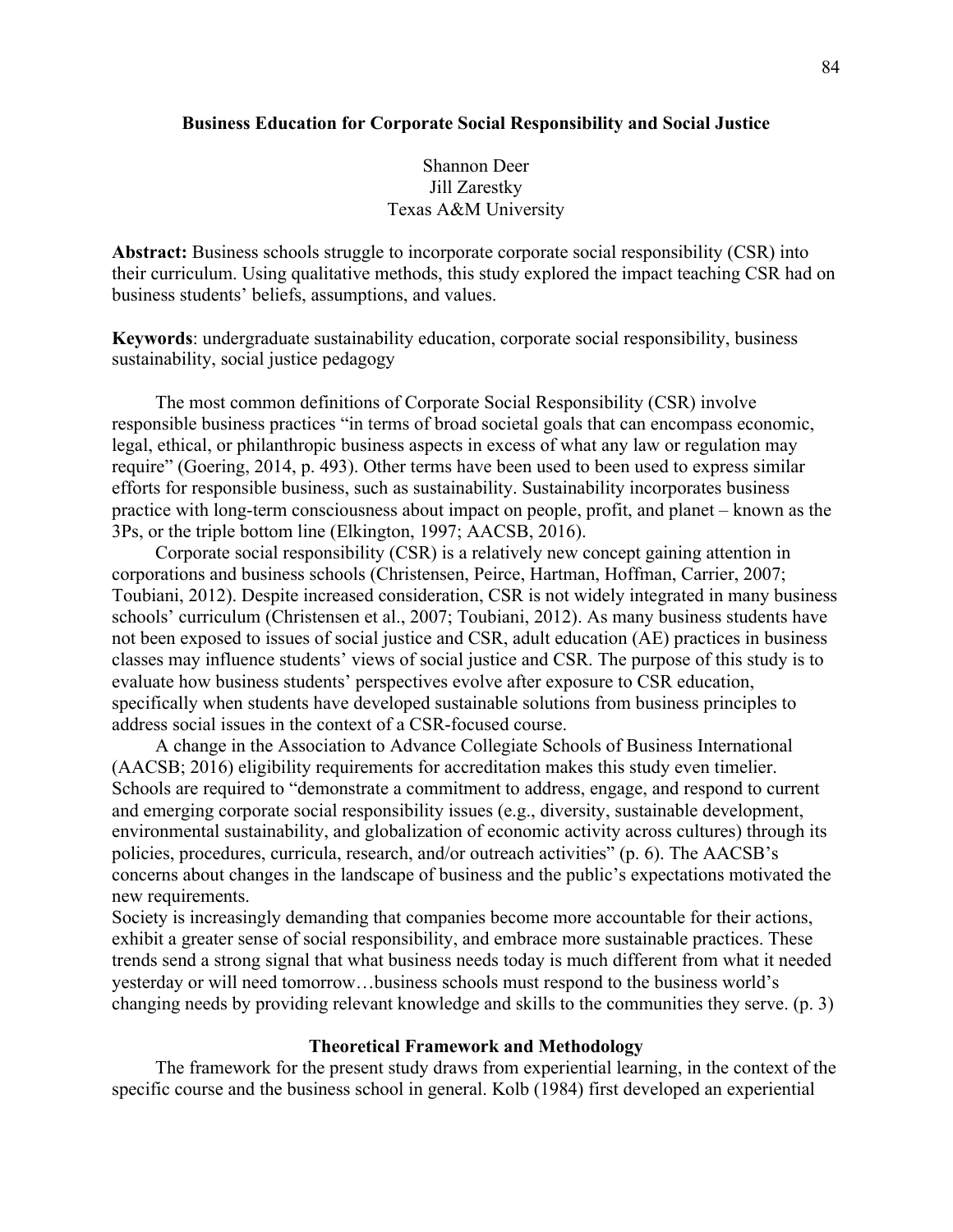learning model, which exhibits the cycle of transforming experience into knowledge through four modes: *concrete experience*, *reflective observation*, *abstract conceptualization*, and *active experimentation* (Kolb, Boyatzis & Mainernelis, 1999).

In the CSR course at the center of this study, the instructors applied experiential learning methods to teach students how to use critical thinking and business skills learned in other courses to develop sustainable solutions to social problems globally. The students came to the course with concrete experiences that caused them to want to find solutions to the problems they saw in the world, including poverty, hunger, environmental degradation, human trafficking, refugee crises, and illiteracy. Table 1 highlights some teaching methods and strategies used to provide students with experiential learning opportunities in alignment with Kolb's (1984) cycle.

| <b>Class Exercise</b> | radio 1. All Overview of Scient Teaching Methods and Strategies<br><b>Description/Purpose of the Exercise</b> | <b>Experiential</b> |
|-----------------------|---------------------------------------------------------------------------------------------------------------|---------------------|
|                       |                                                                                                               | Learning            |
|                       |                                                                                                               | Component           |
| Nonprofit founder     | The nonprofit founder shared experiences developing a                                                         | Abstract            |
| and business faculty  | sustainable solution to a social problem. The faculty                                                         | conceptualization   |
| sharing their real    | member shared research related to how organizations have                                                      |                     |
| world experiences     | addressed social problems. The purpose was to model                                                           |                     |
| and research          | comfort with uncertainty and pivoting to explore better                                                       |                     |
|                       | solutions.                                                                                                    |                     |
| Select a social       | The instructors tasked students with selecting a social                                                       | Active              |
| problem               | problem to work to solve. Students were reluctant to select                                                   | experimentation     |
|                       | a problem without a solution in mind. The purpose was to                                                      | and abstract        |
|                       | have students apply the course concepts and experiment                                                        | conceptualization   |
|                       | with a problem they found important.                                                                          |                     |
| Root problem          | Using a tree as a metaphor, instructors facilitated an                                                        | Active              |
| identification        | activity where students placed their problems at the tree's                                                   | experimentation     |
|                       | top. The class then worked to fill in the root causes of the                                                  | and abstract        |
|                       | problem(s) on the tree's roots. The purpose was to help                                                       | conceptualization   |
|                       | students avoid addressing a symptom instead of the root.                                                      |                     |
| Funneling             | The instructors modeled for and with the students a                                                           | Active              |
|                       | funneling technique to demonstrate how one may start                                                          | experimentation     |
|                       | with a large problem and narrow it to a solvable scope. For                                                   |                     |
|                       | example, illiteracy was funneled into childhood illiteracy                                                    |                     |
|                       | in one location; factory farming was funneled into cost                                                       |                     |
|                       | containment or effective distribution methods for                                                             |                     |
|                       | alternative farming.                                                                                          |                     |
| Decision making       | Instructors introduced students to a decision making                                                          | Active              |
| model                 | model. The model starts with clearly defining the problem                                                     | experimentation     |
|                       | and stakeholders, establishing criterion for a successful                                                     |                     |
|                       | conclusion, developing alternatives and evaluating them                                                       |                     |
|                       | against the criterion, and selecting and strategizing the                                                     |                     |
|                       | implementation of the best alternative. The purpose was to                                                    |                     |
|                       | give structure to students' decision making and prevent                                                       |                     |
|                       | them prematurely developing a solution.                                                                       |                     |

Table 1. An Overview of Select Teaching Methods and Strategies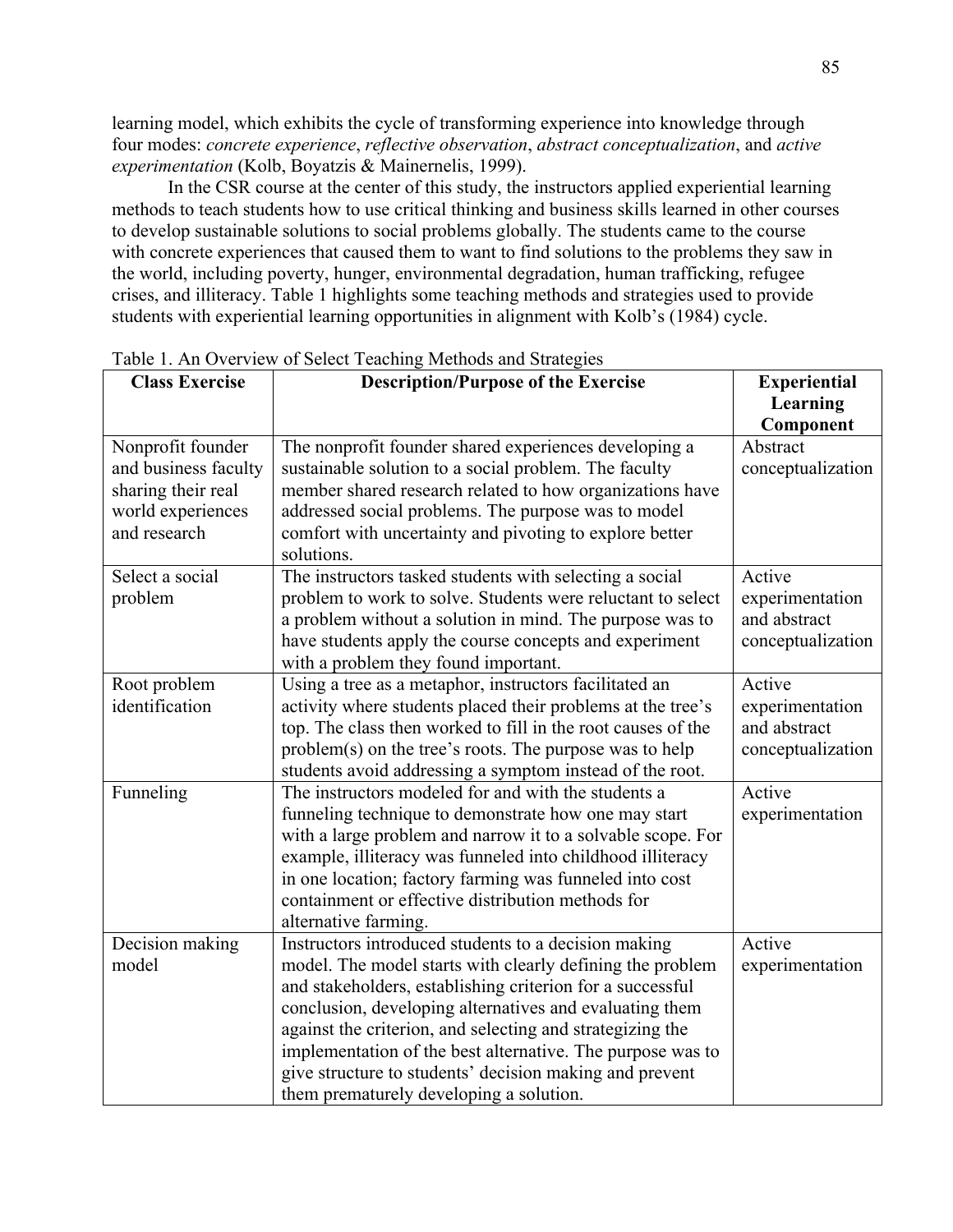| Case competition/    | The instructors hosted a campus case competition in which   | Concrete    |
|----------------------|-------------------------------------------------------------|-------------|
| develop a            | students developed sustainable solutions to social,         | experience  |
| sustainable solution | economic, or environmental problems, with solutions         |             |
|                      | implemented by nonprofits, existing businesses, or new      |             |
|                      | businesses students may start themselves. The purpose was   |             |
|                      | to create an opportunity to apply concepts from class.      |             |
| Reflective journals  | Instructors required students to reflect weekly on their    | Reflective  |
| and metareflection   | observations, conceptualizations, and experiences in class. | observation |
| essay                | The final course assignment was a metareflection essay,     |             |
|                      | for which students reread their weekly journals and         |             |
|                      | evaluated how their beliefs, values, and assumptions        |             |
|                      | changed or evolved.                                         |             |

Study participants were students enrolled in the newly-developed CSR course, investigating business solutions to economic, social, and environmental problems, taught in a business school at a major research university. All students enrolled in the course were eligible for participation and 14 students elected to participate in the study. All participants were undergraduate business majors, including 14% sophomores, 21% juniors, 50% seniors, and 14% were completing their fifth year of a joint undergraduate and master's program. Women comprised 71% of participants and 29% were men. Data consisted of each student's weekly journals and final metareflection essay. The students' reflections included their emotional and cognitive reactions to what they were learning in the course.

Two qualitative analysis methods, thematic and narrative, were used to analyze the data (Merriam, 2009). Both analysis methods were used to examine the stories students presented in their reflections regarding their challenges, successes, and intellectual growth and achievement over the course of the semester. Using thematic analysis, one researcher unitized the reflections then, independently, the researchers coded the data using a constant comparative method to identify themes within the data (Lincoln & Guba, 1985). The analyses were refined through multiple rounds of review, including the researchers comparing the themes they each identified using narrative and thematic analysis, evaluating any differences, and coming to consensus.

After the thematic analysis, the researchers perceived the structure of students' reflections and the evolution of their thoughts were important but obscured by the thematic analysis unitazation. Therefore, the narrative analytic method was applied to examine the content and structure of students' journals as individual stories (Riessman, 2008). Both researchers independently read through the student journals from start to finish, identifying apparent themes and structures. In the following sections, we present findings from both analyses.

#### **Findings**

Upon entering the course, the participants clearly had a desire to make a bigger and more positive impact on the world than they had previously seen from for-profit business. However, the students lacked a framework for taking action. Through the course, the participants developed criteria for evaluating solutions to social problems based on their long-term sustainability and viability. The course gave the students tools for questioning or transforming and expressing their beliefs, assumptions, and values.

#### **Findings From the Thematic Analysis**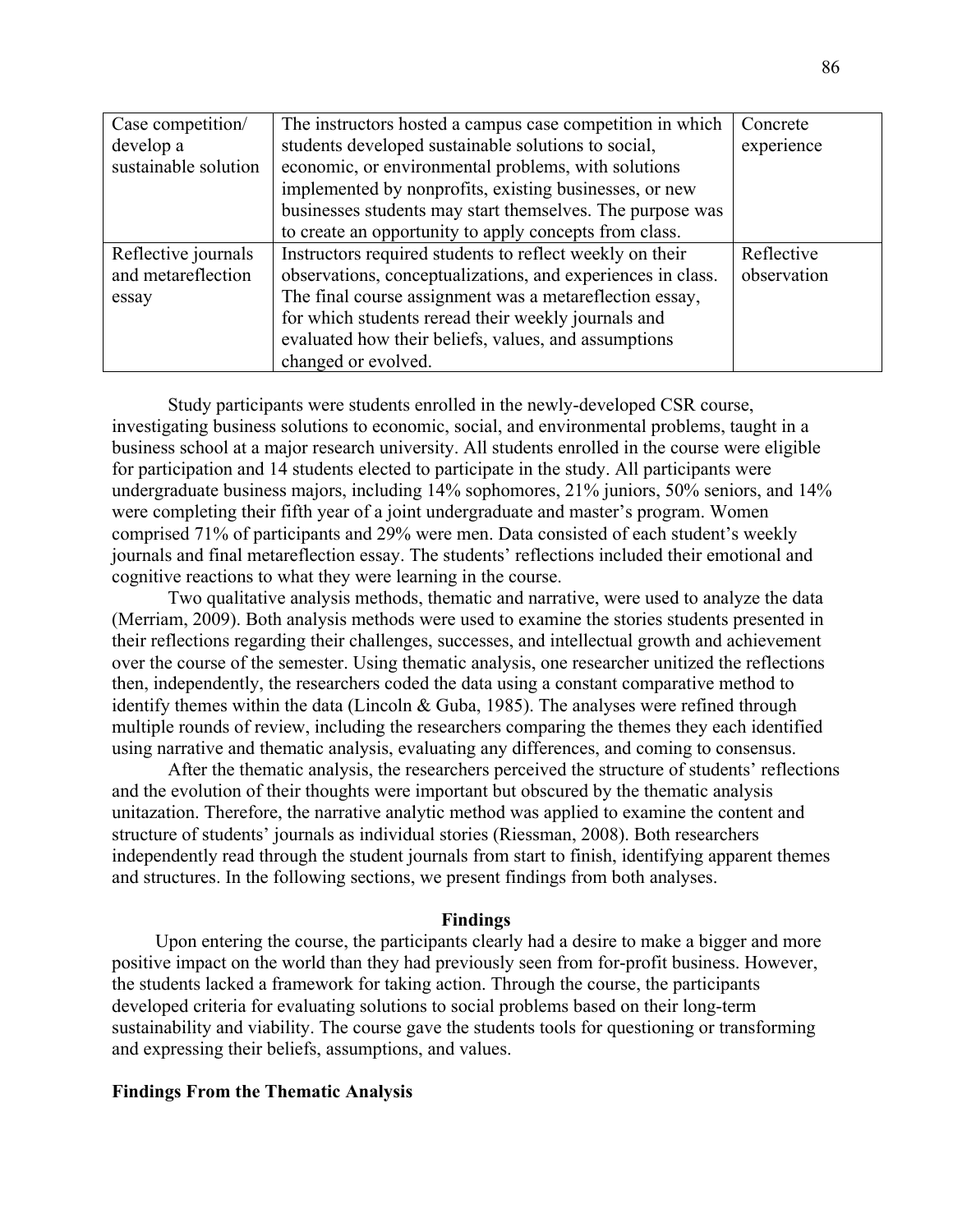The major themes from the thematic analysis of students journal data were (a) growth in and awareness of students' critical thinking skills and (b) perspective change in students' views of business as a solution to social problems and their future careers.

**Critical thinking skills.** Because students' critical thinking skills were a primary target of the course design, students were expected to develop in that regard. In evidence of success, the thematic analysis revealed ways in which students became aware of and perceived their own critical thinking and analysis skills. Most students discussed the impact one or more specific tools had on their thinking, in particular the decision-making model, the funneling exercise, and the root problems exercise. For example, Felicity explained, "sometimes I get so caught up in seeing immediate results that I miss out of the root problem entirely. In order to get a real, tangible results I must ponder on the very real, but intangible questions." The root problem exercise helped her think more carefully about complexities associated with social action.

In considering complicated issues, like the Syrian refugee crisis, Spring felt she had gained new skills. She explained, "thinking about the refugee crisis still overwhelms me, but I've been able to think more critically now on how we might actually be able to solve some of the problems associated with this humanitarian disaster." Those skills, for many students, had applications to contexts outside of the course, in terms of their other academic work, employment, philanthropy, and future career.

Students also described how they would apply their growing skills to other contexts in their lives, including other courses and their current and future workplaces. Honor connected his skills to his future work and shared, "I think most businesses that want to find sustainable solutions [face] these barricades and challenges, but I believe this course has equipped me with the mindset and perspectives to help these organizations."

**Perspective change.** Students expressed shifts in their thinking about the role of for-profit businesses, non-profit businesses, and the roles each type plays in addressing or solving social problems as well as the role of charity in comparison to sustainable solutions. For example, Noble realized that "…my role in solving generational poverty does not have to come from working in a non-profit, but can come from working for for-profit corporation". Honor stated "After…looking at the role of a business from a different perspective, I realized I was compartmentalizing [nonprofit and for-profit]. A business' goal should not just be to make a profit. A business should also help the community." The students expanded perspective of a business's purpose from primarily to generate a profit and maximizing shareholders' wealth to benefiting society. This finding was also evidenced in the narrative analysis, which investigated the stories told by students in their reflections.

#### **Findings From the Narrative Analysis**

Findings emerged based upon the specific qualities and design of the course as previously described but eight of the 14 students also had strong narratives in their journals about their changing perceptions and thought processes over the semester. As a result of applying narrative analytic techniques to further investigate the stories students were telling in their journals, we found a recurring structure among those eight narratives, pertaining to their development over the semester as a result of the course, as presented in Figure 1.

The students' stories all began with their desire or passion to help others. Unfortunately, their aspirations were then tempered by feelings of being overwhelmed or not knowing where to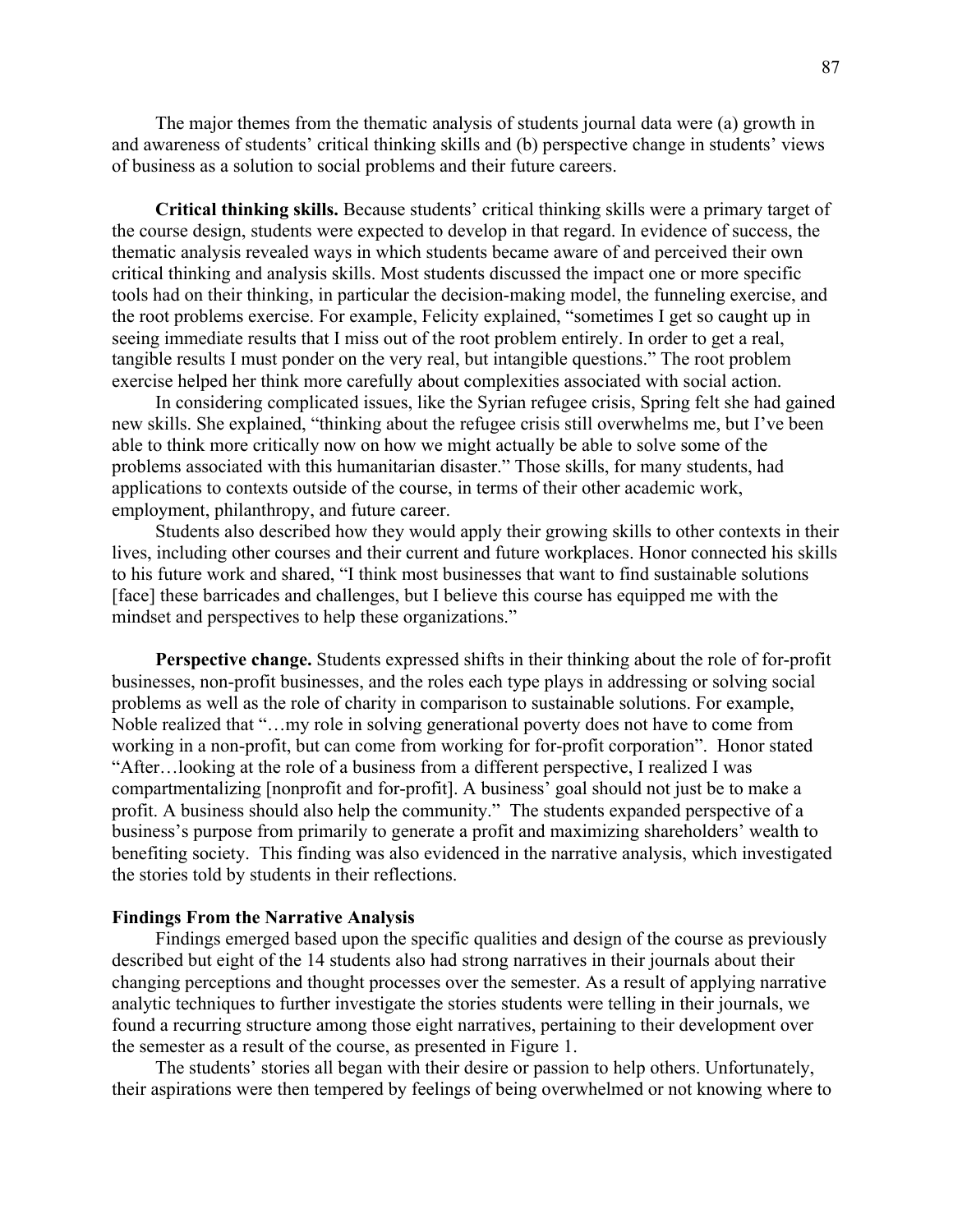begin. For example, as Joy explained,

For me, I have always been passionate about people, but I fear that I will not be able to make a true difference, or even worse, I will exacerbate the problem even more. In the next week, we confirmed that everyone in the class had similar fears, but we could not let these fears stop us from pursuing a solution.



Figure 1. Students' evolution of thought as evidenced in their narratives

As part of the course design, students were taught concrete tools and strategies to address social problems through manageable tasks and sustainable outcomes. Mercy described her experience with the funneling activity designed to take broad problems and make them more focused and manageable:

I was lucky enough to receive help in funneling down my choice of a social problem to make it more specific. [The instructors] guided me through the process and with the help of my peers I was able to go from the broad idea of helping men, women, and children in prostitution, to a more precise and detailed idea. At the end of the discussion we had narrowed the social problem, it would be: to help runaway children in Texas who are homeless and unemployed by offering a safe heaven, a shelter, and even an opportunity for employment. It was incredible to see how with just a few questions, I was able to create a feasible solution to a problem that could potentially be sustainable.

Among others, Mercy was able to articulate her newfound skills and resources to address problems using tools provided in the course.

From those tools, students began to express an increased sense of confidence in their own abilities. Pax believed, "after going through the course, I feel far more prepared to make a difference through sustainability, whether it is through another organization or on my own." This expression of confidence is in direct opposition to the uncertainty students expressed at the beginning of their narratives.

The ultimate conclusion from the student narratives was a strong sense of future agency and efficacy in addressing social problems through business solutions. Spring summarized, when looking at an issue of this magnitude, it's almost impossible to not feel overwhelmed and feel helpless to do something. But, I've learned to narrow down my focus on what it is I can work to fix and that makes it seem much more feasible... Throughout this semester, I think I have really learned just how much of an impact I want to have on the world around me. Zara concluded "I am now aware that I can make a radical difference in the world without having to pack my bags and live a drastic lifestyle…" and "I am for once excited for where that will take me in the business world."

# **Discussion and Conclusions**

As a result of the present study, we wish to highlight the possibilities for transforming the way business students evaluate social problems and the role businesses can play in exacerbating or resolving such problems. Many students are concerned about the contributions they will make